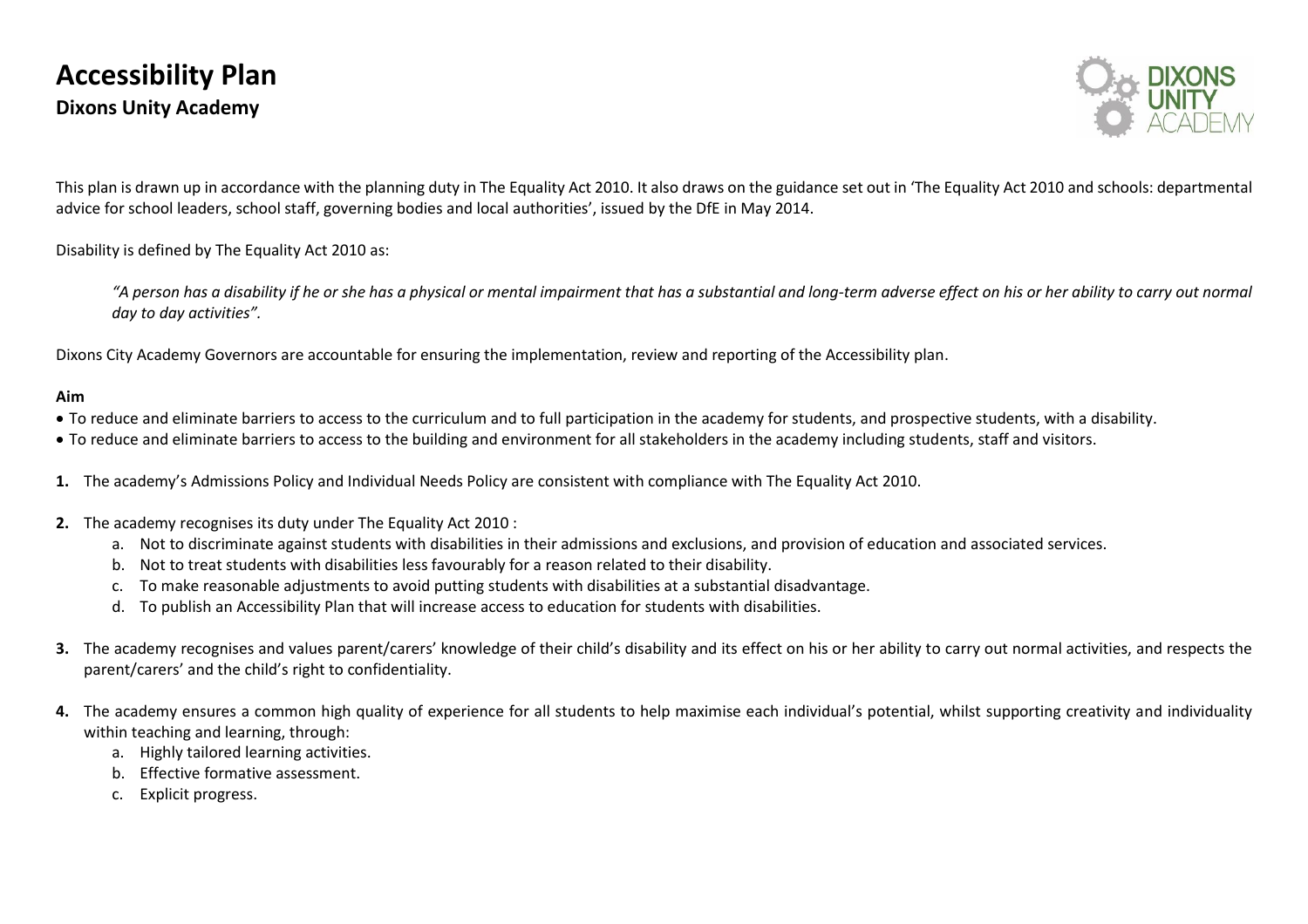| Plan                                                                                                                                                                                                                                                                                                                                   | Impact                                                                                                                                   | <b>Responsibility</b>                | <b>Timescale</b>    | Cost                 |  |  |
|----------------------------------------------------------------------------------------------------------------------------------------------------------------------------------------------------------------------------------------------------------------------------------------------------------------------------------------|------------------------------------------------------------------------------------------------------------------------------------------|--------------------------------------|---------------------|----------------------|--|--|
| <b>Access of opportunity</b>                                                                                                                                                                                                                                                                                                           |                                                                                                                                          |                                      |                     |                      |  |  |
| Promote inclusivity of all with the whole academy community and to<br>promote a culture of celebration of diversity through assemblies,<br>PDS, extra-curricular opportunities and through day to day<br>interactions with all members of the community.                                                                               | The academy continues to grow as a truly<br>inclusive environment.                                                                       | SENCo<br>Pastoral team<br><b>SLT</b> | Ongoing             | Variable per<br>year |  |  |
| Develop and extend careers and preparation for working life to<br>2.<br>ensure no vulnerable students with are NEETs                                                                                                                                                                                                                   | The most vulnerable students are prioritised and<br>have an appropriate pathway into further<br>training, education and/or employment.   | SENCo<br><b>Careers Advisor</b>      | Ongoing             | Variable per<br>year |  |  |
| Develop a rigorous monitoring process of incidents of harassment<br>3.<br>and bullying of students with additional physical needs.                                                                                                                                                                                                     | Effective action is taken for all incidents.<br>Harassment and bullying of disabled students are<br>removed.                             | SENCo<br>Pastoral Team<br><b>SLT</b> | Ongoing             | Variable per<br>year |  |  |
| Further increase representation of students with physical difficulties<br>4.<br>within the Academy community through participation in student<br>voice activities, participation in extracurricular activities, student<br>council etc                                                                                                 | Student body representation will reflect its<br>diverse nature.                                                                          | SENCo<br>Pastoral Team               | Ongoing             | None                 |  |  |
| <b>Access to the Physical Environment</b>                                                                                                                                                                                                                                                                                              |                                                                                                                                          |                                      |                     |                      |  |  |
| 5. Ensure regular and effective training for support staff in the use of<br>specialist evacuation equipment - EVAC chair                                                                                                                                                                                                               | Robust procedures are in place for the evacuation<br>of students/staff with limited mobility in the<br>event of an emergency evacuation. | PFI Coordinator                      | Annually            | None                 |  |  |
| 6. Ensure regular and effective training for support staff in moving,<br>handling and toileting                                                                                                                                                                                                                                        | The physical needs of all students are met.                                                                                              | PFI Coordinator                      | Annually            | None                 |  |  |
| 7. Ensure every subject has access to specialist equipment and furniture<br>where necessary                                                                                                                                                                                                                                            | No student has impaired access to learning as a<br>result of a lack of equipment.                                                        | PFI Coordinator<br>SENCo             | As & when<br>needed | Variable per<br>year |  |  |
| 8. Ensure that specialist equipment and adaptations to the site in place<br>for students/staff with impaired mobility are maintained to a high<br>standard, including the two lifts, disabled access ramps, colour banding<br>on columns, automated doors, specialist toilet and washing facilities<br>and two ceiling mounted hoists. | Access and movement around the Academy is<br>not impaired for students/staff with additional<br>needs.                                   | PFI Coordinator<br><b>SENCo</b>      | Ongoing             | Variable per<br>year |  |  |